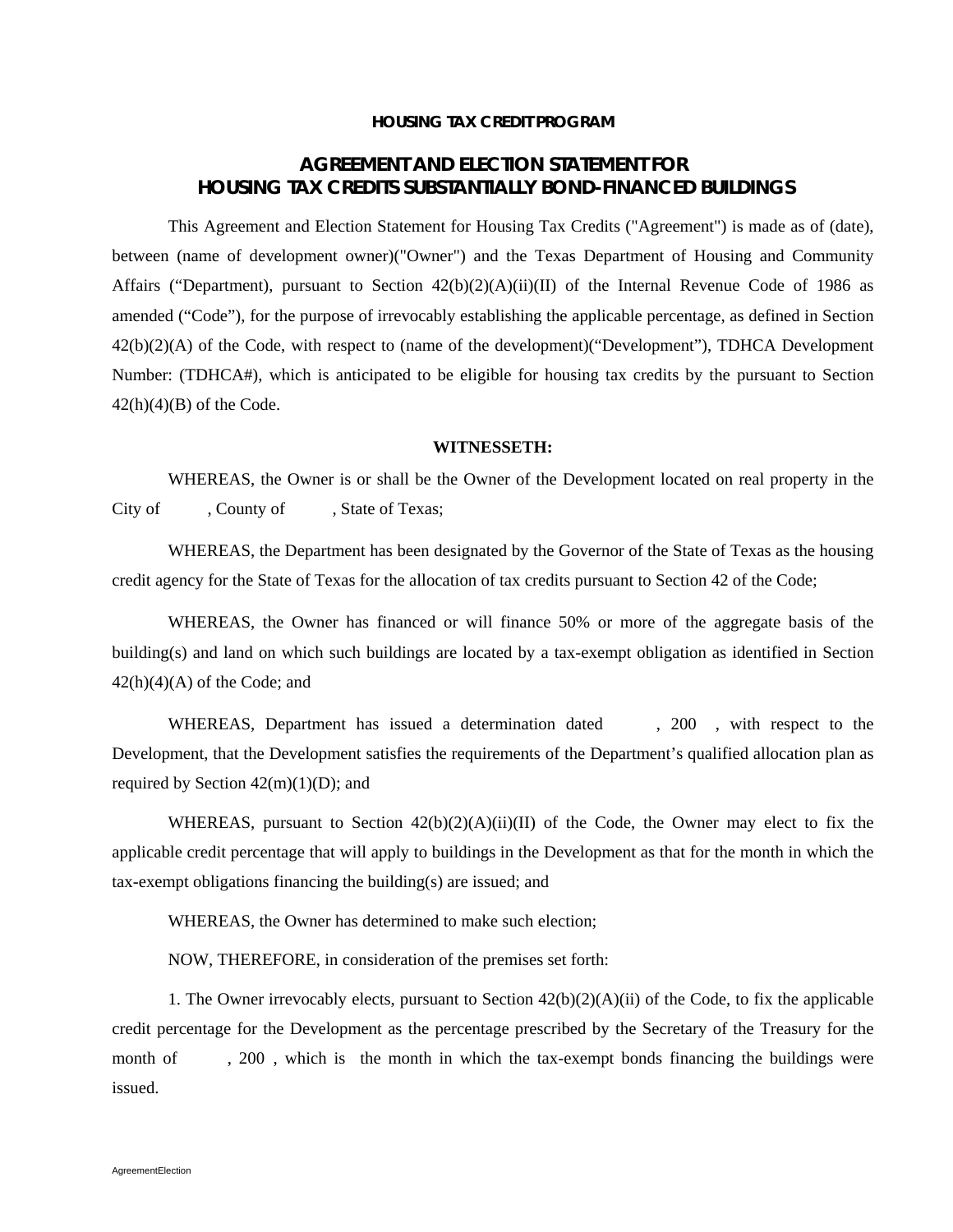2. The Owner hereby represents that the percentage of the aggregate basis of the land and buildings of the Development that is financed with the proceeds of obligations described in Section 42(h)(4)(A) of the Code is, or is expected to be, as follows:

| <b>Building</b> | $\%$          | <b>Building</b> | % |
|-----------------|---------------|-----------------|---|
| <b>Building</b> | %             | <b>Building</b> | % |
| <b>Building</b> | $\%$          | <b>Building</b> | % |
| <b>Building</b> | $\frac{0}{0}$ | <b>Building</b> | % |

(Attach Schedule to identify additional buildings if necessary).

3. The Development Owner hereby represents that:

The Department has issued the tax-exempt bonds financing the Development; or

 An authority other than the Department has issued the tax-exempt bonds financing the Development, and the Owner is submitting to the Department as an attachment to this Agreement, a signed statement from such issuing authority that certifies the information provided in paragraphs 1 and 2 of this Agreement.